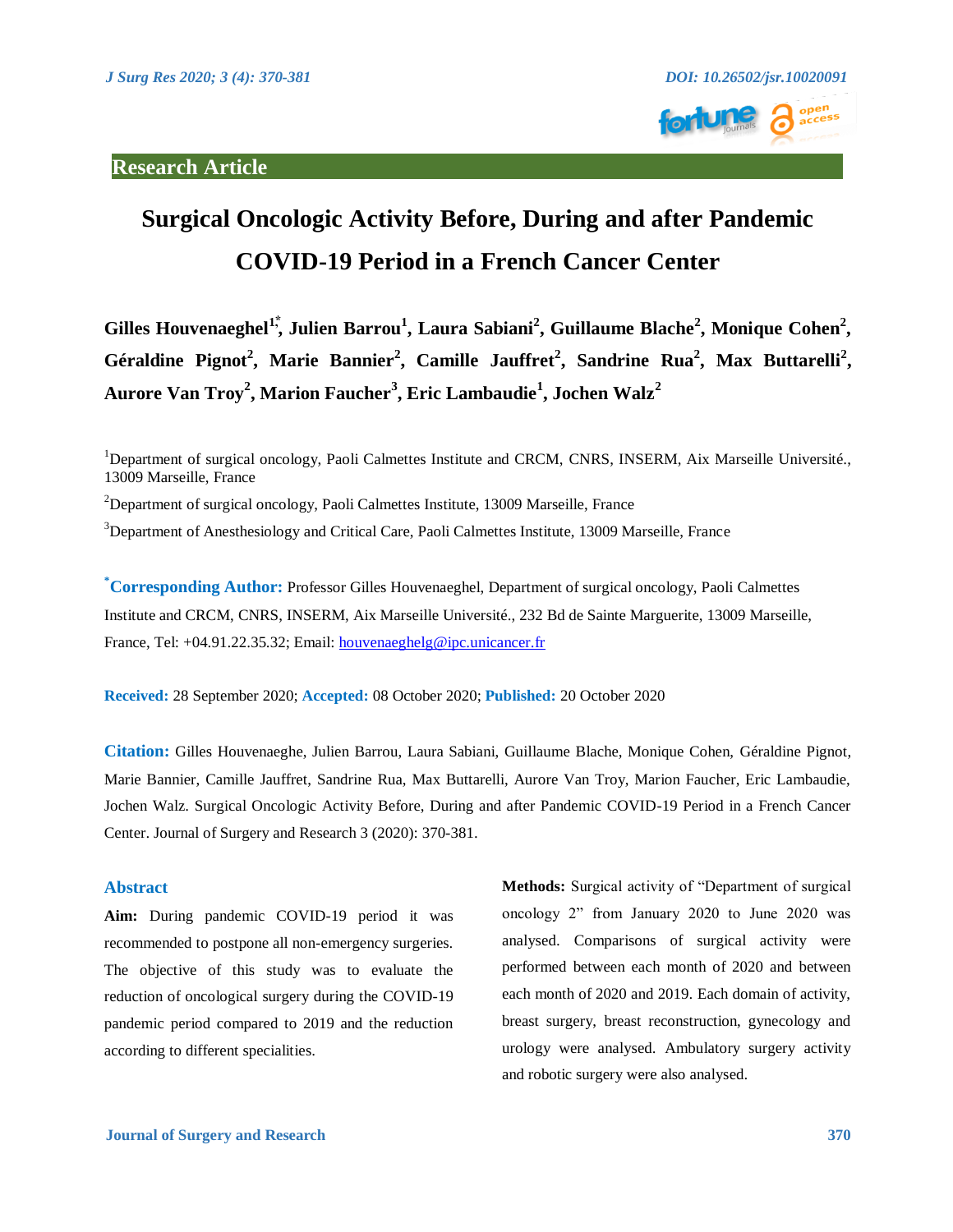**Results:** From January to June 2020, 1835 surgeries were performed in comparison with 2029 surgeries in 2019, with a decrease of 9.56% due to an important decrease during months of April and May. A major decrease was observed for breast surgery (16.47%) and breast reconstruction (33.22%) during pandemic peak. In contrast, gynecologic and urologic activities had not decreased during this 6 months period due to an increase of activity (37.04%) in June 2020. With a 10.3% total urologic activity increase, there was no significant variation. Ambulatory hospitalizations rate was lower in 2020, 38.15% compared to 41.4% in 2019.

**Conclusion:** The major activity decrease in breast and reconstructive surgery allowed a smaller decrease of others speciality surgeries in this period with some limitations of resources. It will be interesting to evaluate breast cancer surgical activity in the next months in order to determine if a compensatory activity increase will be observed.

**Keywords:** Surgical oncology; COVID-19; Breast; Gynecology; Urology; Reconstruction

#### **1. Introduction**

A great transmission of COVID-19 has been observed during pandemic period resulting in a large number of patients with severe disease requiring hospitalization in intensive care unit and a great number of deaths.

All non-emergency surgical activity has been avoided or postponed since March 17, 2020. Oncologic surgery should be considered as a relative emergency. However, the risks of a delayed surgery for newly diagnosed cancers should be balanced with the risks of exposure to the virus and the risks of complications due

to surgery combined with COVID-19 infection, particularly for older patients [1]. Several guidelines and considerations were reported according to oncologic specialities [2-11].

The objective of this study was to evaluate the reduction of oncological surgery in adult in a Department of surgical oncology including breast, gynecologic and urologic activity during the COVID-19 pandemic period compared to 2019 and compared to January and February 2020, before the pandemic COVID-19 peak. The second objective was to evaluate the reduction of oncological surgery according to different specialities.

#### **2. Material and Methods**

Paoli Calmettes Institute is a cancer center in Marseille, France, which include medical oncology, surgical oncology, radiotherapy, hematology, radiology, endoscopy, nuclear medicine and pathology. Two Departments of surgical oncology are dedicated to digestive cancers for Department of surgical oncology 1 and breast, gynecologic, urologic cancers for Department of surgical oncology 2.

During COVID-19 pandemic, hospital remained free of patients with positive COVID-19. In our country, impact of COVID-19 pandemic began in March 2020 and decrease significantly in May 2020. Confinement in France began on March 17 and was lifted on May 11. Patients with positive RT-PCR COVID-19 were referred to Infectious Hospital Unit of Marseille.

Since 2020 April 01, a systematic detection was performed for all patients with indication of general anesthesia for surgery or endoscopy with detection of clinical symptoms seven days before anesthesia (fever,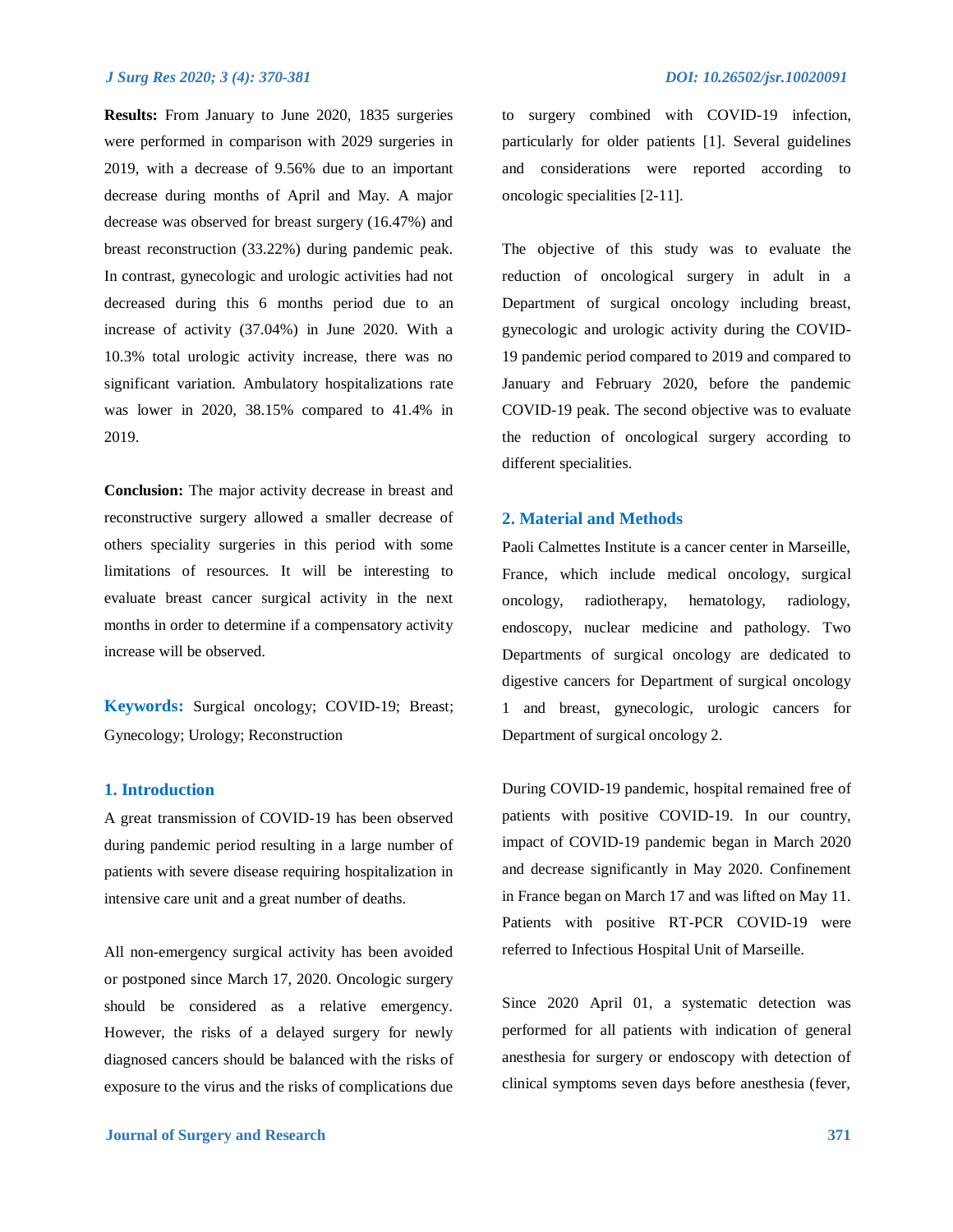cough, anosmia, ageusia, headhache) and COVID-19 RT-PCR two or three days before anesthesia.

Surgical activity of "Department of surgical oncology 2" from January 2020 to June 2020 was analysed. Comparisons of surgical activity were performed between each month of 2020 and between each month 2020 and 2019. Each domain of activity, breast surgery, breast reconstruction, gynecology and urology were analysed. Ambulatory surgery activity and robotic surgery were also analysed.

#### **3. Results**

#### **3.1 Total activity of department**

From January to June 2020, 1835 surgeries were performed in comparison with 2029 surgeries during the same period in 2019, with a decrease of 9.56%. Variations between 2020 and 2019 were different for each month, between  $+12.03\%$  to  $-39.61\%$ . An important decrease was observed during months of April and May. These rates are reported in Figure 1 and Table 1.



**Figure 1:** Evolution rate of all surgical operations in 2020 in comparison with 2019.

|                | 2019 | 2020 | Rate       |
|----------------|------|------|------------|
| <b>Breast</b>  | 917  | 766  | $(-16.47)$ |
| Reconstruction | 292  | 195  | $(-33.22)$ |
| Gynecology     | 366  | 374  | $(+2.18)$  |
| Urology        | 454  | 500  | $(+10.13)$ |
| Total          | 2029 | 1835 | $(-9.56)$  |

**Table 1:** Overall surgical activity and according specialities in years 2019 and 2020.

#### **3.2 Surgical activity according to speciality**

In 2020 in comparison with 2019 we reported a decrease of 16.47% for breast surgery, 33.22% for

breast reconstruction and an increase of 2.18% for gynecology, 10.13% for urology (Table 1, Figures 2, 3 and 4).

#### *Journal of Surgery and Research* **372**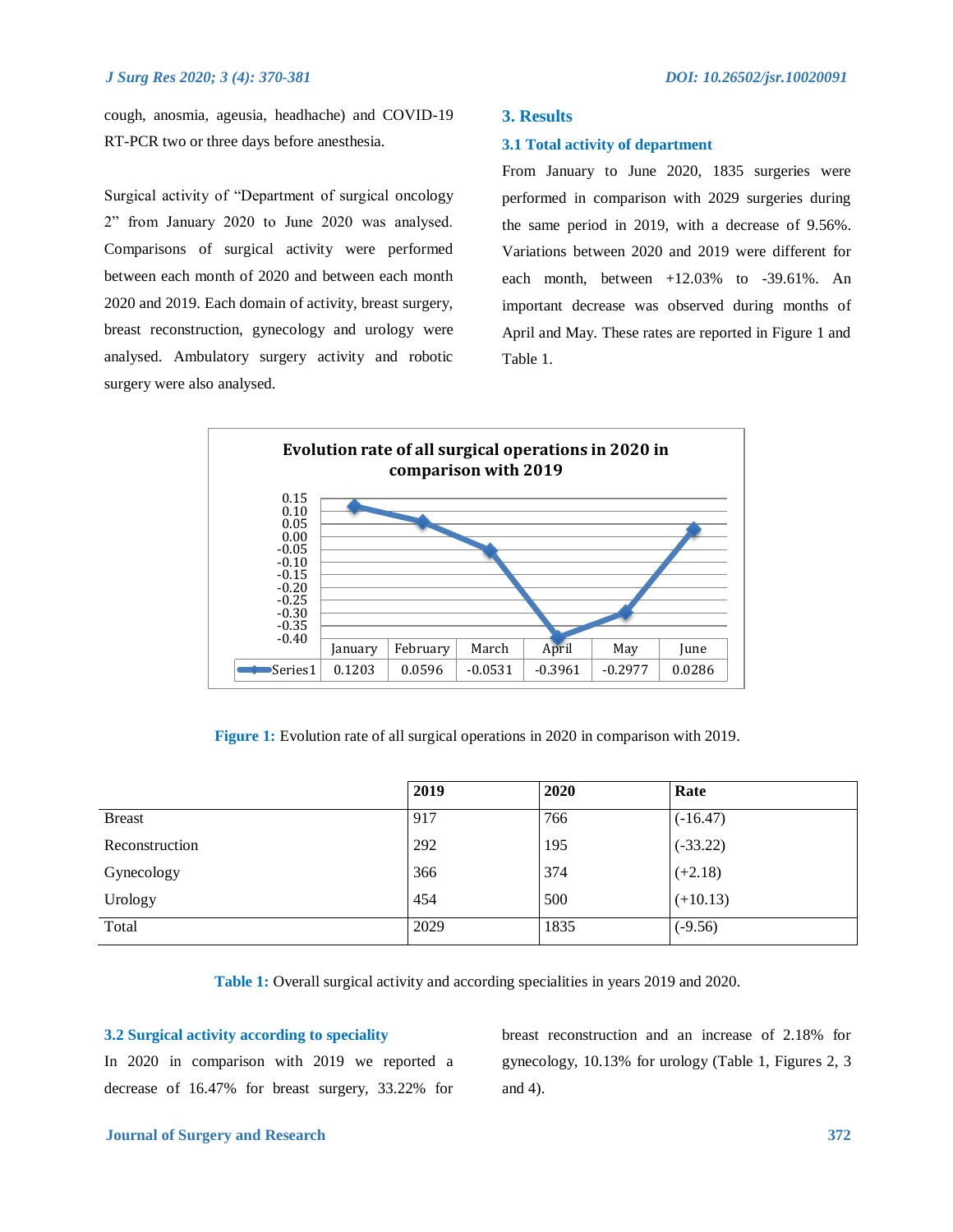



**Figure 2:** Breast surgery activity.

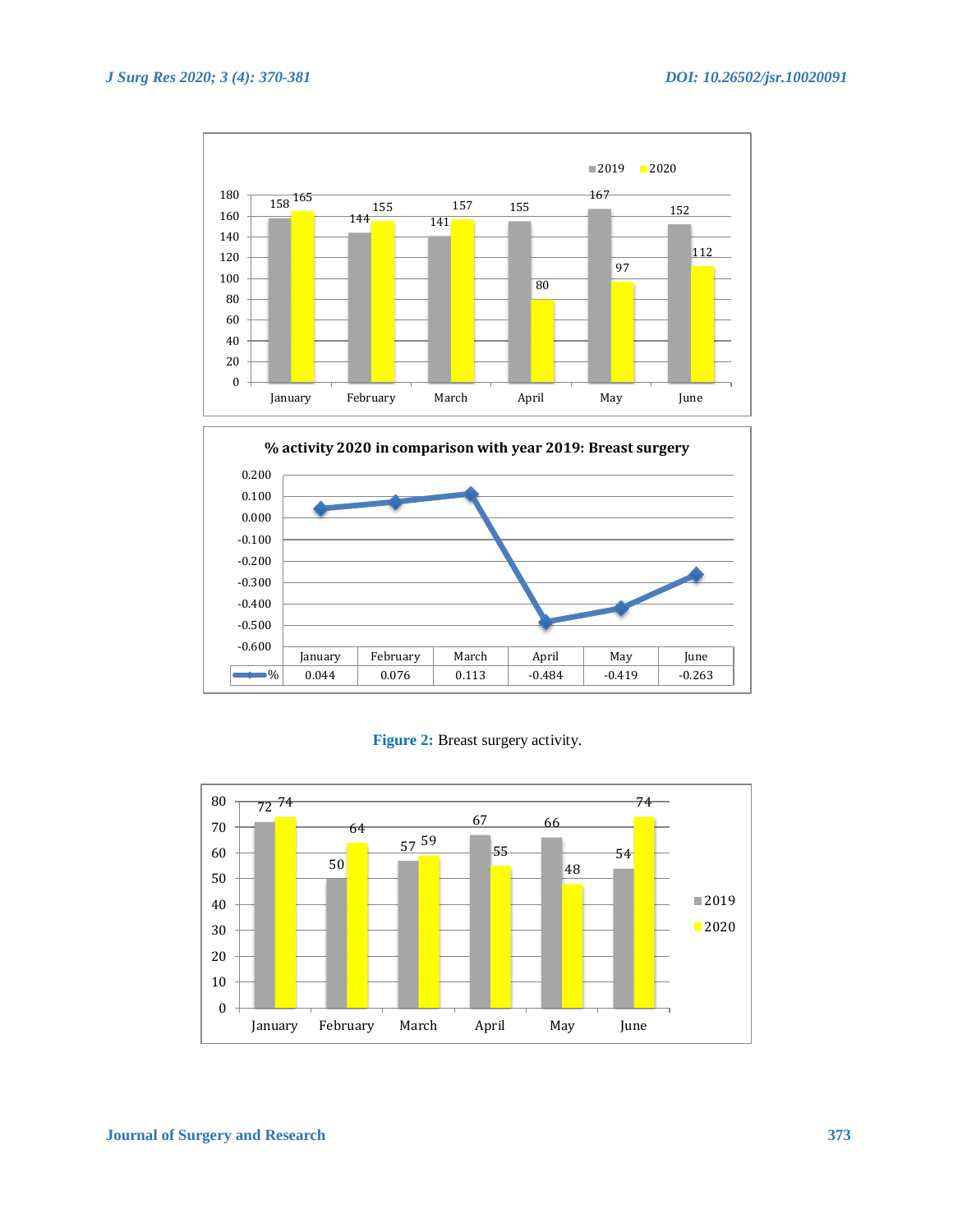

Figure 3: Gynecology surgery activity.





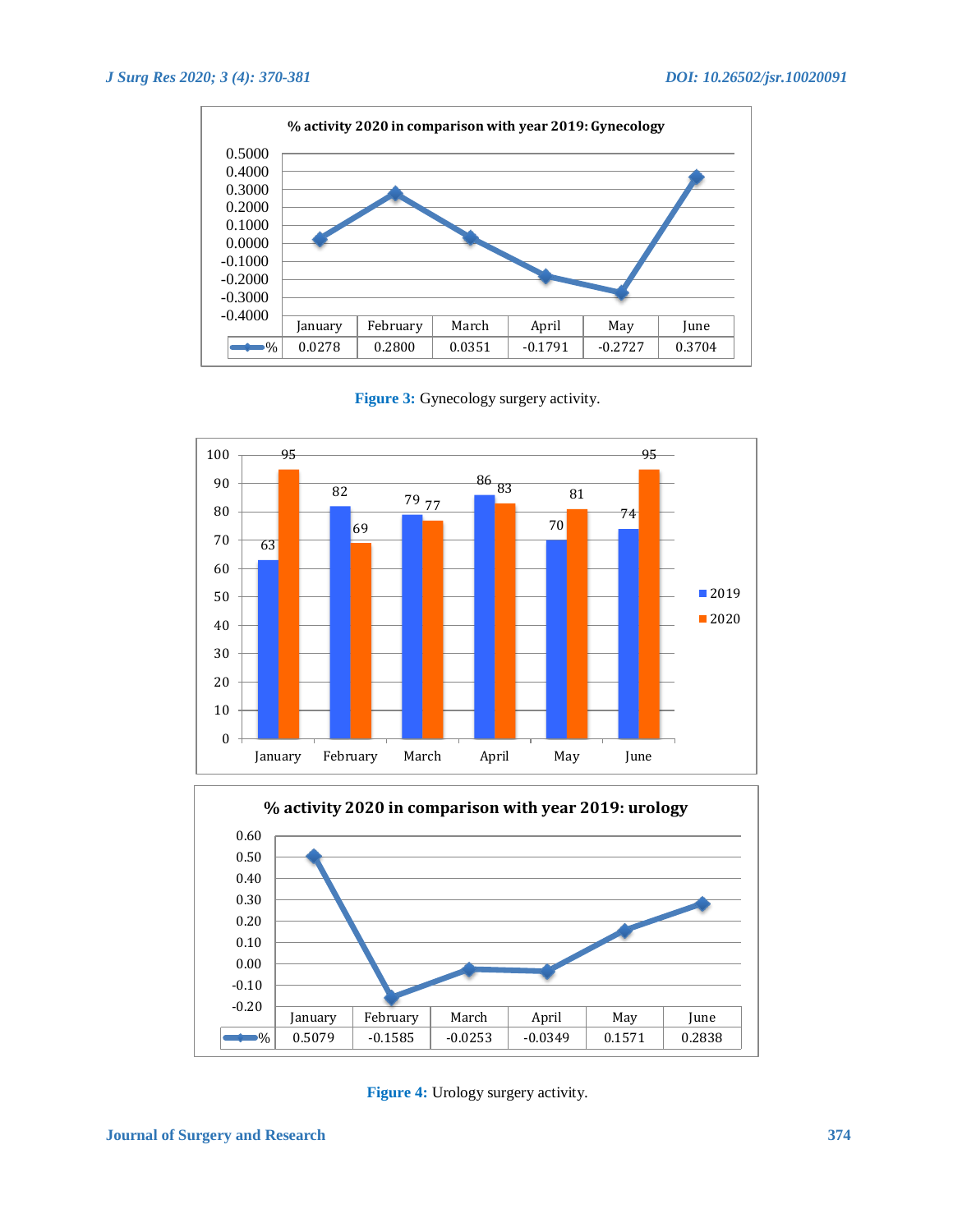## **3.3 Surgical activity according to speciality and months**

For breast surgery we observed a high decrease rate during April and May 2020 in comparison with the same months of year 2019, 48.4% and 41.9% respectively, and breast surgery activity remained lower in June 2020 in comparison with the first three months of 2020 and in comparison with June 2019 (-26/3%).

Breast surgery numbers in 2019 and 2020 according to

months and activity rates between 2020 and 2019 were reported in Figure 2.

#### **3.4 Immediate breast reconstruction**

IBR) evolution is reported in Table 2 and Figure 5, with high decrease rates during months of March and May (61.5% and 60.0%, respectively). For the 6 months IBR decrease from 85 patients in 2019 to 74 patients in 2020 (12.94%). In June 2020, we observed a small increase of IBR rate compared to year 2019: 7.14%.

|          | <b>Reconstruction</b> |          |           | <b>IBR</b> |      |           |  |
|----------|-----------------------|----------|-----------|------------|------|-----------|--|
|          | 2019                  | 2020     | $\%$      | 2019       | 2020 | $\%$      |  |
| January  | 56                    | 57       | 0,0179    | 18         | 17   | $-0,0556$ |  |
| February | 43                    | 50       | 0,1628    | 14         | 17   | 0,2143    |  |
| March    | 62                    | 28       | $-0,5484$ | 13         | 5    | $-0,6154$ |  |
| April    | 53                    | $\theta$ | $-1,0000$ | 15         | 6    | $-0,6000$ |  |
| May      | 43                    | 17       | $-0,6047$ | 11         | 14   | 0,2727    |  |
| June     | 35                    | 43       | 0,2286    | 14         | 15   | 0,0714    |  |

**Table 2:** Delayed breast reconstruction and immediate breast reconstruction (IBR).

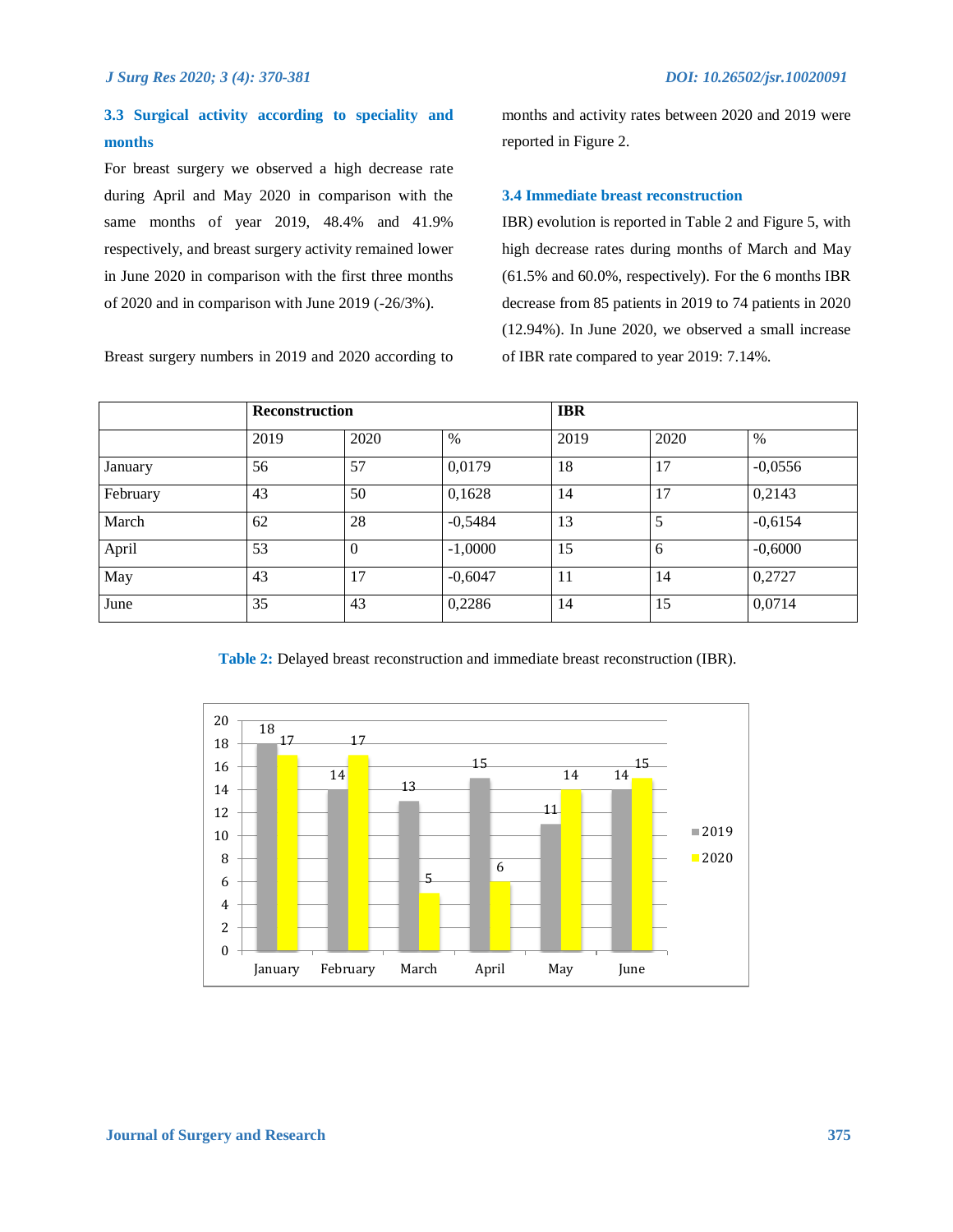

**Figure 5:** Immediate breast reconstruction activity.

We observed a strong decrease of surgery for delayed breast reconstruction in March, April and May: 54.8, 100 and 60.5% respectively (Table 2).

#### **3.5 Gynecology**

We reported a small increase of total gynecologic activity (2.18%) with a decrease activity in April and May 2020 in comparison with 2019: -17.9% and - 27.3% respectively. But a sharp rise in the rate of June 2020 gynecologic activity was reported: 37.04% ( Figure 3).

#### **3.6 Urology**

With a 10.3% total urologic activity increase, there was

no significant variation during months of pandemic COVID-19.

#### **3.7 Robotic surgery**

Overall robotic surgery activity and according to specialities are reported in Table 3. Variations of robotic surgery activity during each month of 2020 compared to activity number of January 2020 show a decrease in activity in March and April (Figure 6). A decrease of robotic surgery was observed for breast surgery (71.9%: nipple sparing mastectomy and / or latissimus dorsi-flap reconstruction) and gynecologic surgery (27.0%). On the other hand, we reported a small increase of robotic urologic surgery (5.04%).

| Robotic       | 2019 | 2020 | $\frac{0}{0}$ |
|---------------|------|------|---------------|
| Urology       | 139  | 146  | 0,0504        |
| <b>Breast</b> | 32   | 9    | $-0,7188$     |
| Gynecology    | 37   | 27   | $-0,2703$     |
| Total         | 208  | 182  | $-0,1250$     |

**Table 3:** Robotic surgical activity.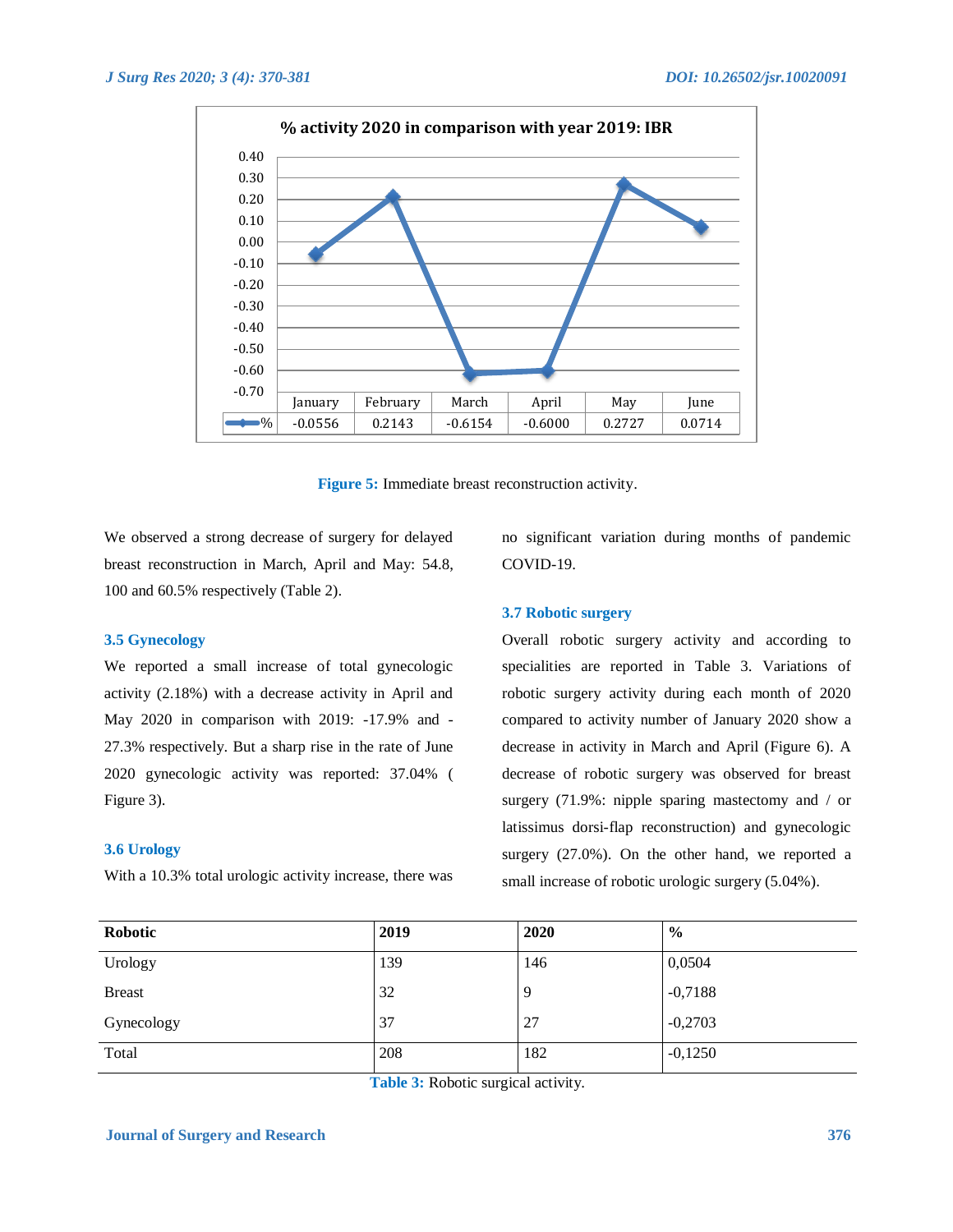

**Figure 6 :** Variation (%) of robotic surgery for each month in comparison with January 2020.

#### **3.8 Ambulatory hospitalization (Table 4)**

With a 16.7% total ambulatory activity decrease (840 patients in 2019 and 700 in 2020), we reported a decrease of ambulatory hospitalization during months of March to May (–10.1 to -44.9%).

Ambulatory hospitalizations are reported in Table 4.

Overall ambulatory hospitalization rate compared with total number of surgeries was 41.4% and rates remained stable in year 2019 from January to June (40.1 to 43.2). In 2020, this rate was lower (38.15%) and these rates were little different during the different months of the study (35.2 to 41.6%).

|          | <b>Breast</b> |      |           | <b>Gynecology</b> |      | <b>Urology</b> |      |      | <b>Total</b> |      |      |           |
|----------|---------------|------|-----------|-------------------|------|----------------|------|------|--------------|------|------|-----------|
|          | 2019          | 2020 | $\%$      | 2019              | 2020 | $\%$           | 2019 | 2020 | $\%$         | 2019 | 2020 | $\%$      |
| January  | 106           | 92   | $-0,1321$ | 32                | 23   | $-0,2813$      | 6    | 25   | 3,1667       | 144  | 140  | $-0,0278$ |
| February | 89            | 95   | 0,0674    | 17                | 26   | 0,5294         | 22   | 13   | $-0.4091$    | 128  | 134  | 0,0469    |
| March    | 102           | 94   | $-0.0784$ | 21                | 14   | $-0,3333$      | 16   | 17   | 0.0625       | 139  | 125  | $-0,1007$ |
| April    | 112           | 45   | $-0,5982$ | 19                | 15   | $-0,2105$      | 25   | 26   | 0.0400       | 156  | 86   | $-0,4487$ |
| May      | 103           | 61   | $-0,4078$ | 17                | 16   | $-0.0588$      | 20   | 24   | 0.2000       | 140  | 101  | $-0,2786$ |
| June     | 100           | 72   | $-0.2800$ | 18                | 18   | 0,0000         | 15   | 24   | 0.6000       | 133  | 114  | $-0,1429$ |
| Total    | 612           | 459  | $-0,2500$ | 124               | 112  | $-0,0968$      | 104  | 129  | 0,2404       | 840  | 700  | $-0,1667$ |

**Table 4:** Ambulatory hospitalization.

### **4. Discussion**

During the period of study of 6 months we reported a decrease of surgical oncology activity of 9.56% (194 surgeries) corresponding to about 2 months of surgical activity of year 2019 with a mean of 102 surgeries per month. A temporary reduction of 30-60% of cases was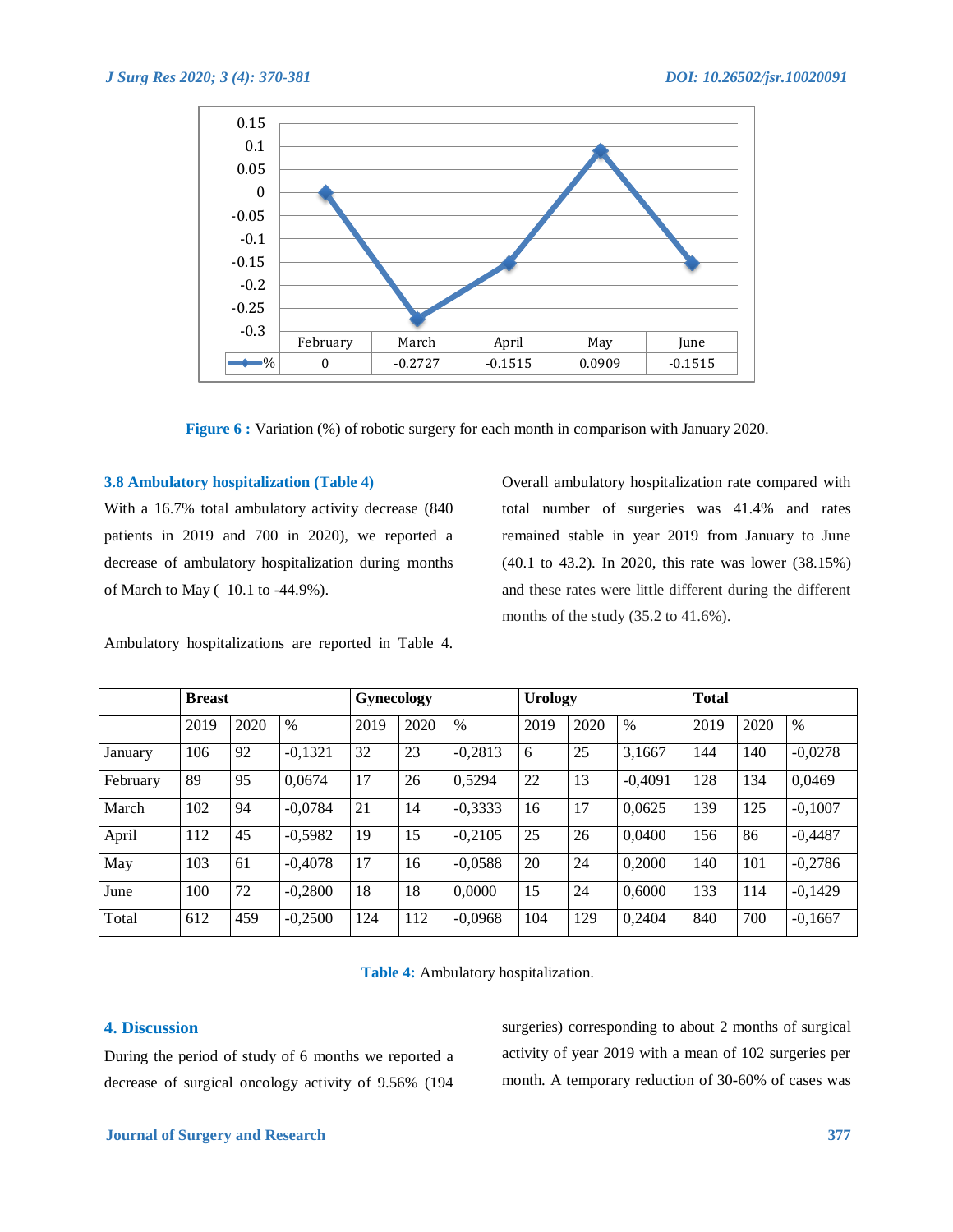recommended [5] as we reported during pandemic COVID-19 peak, April and May 2020. However, these decreases were different according to specialities.

For gynecology and urology, we observed an increase of activity during this period  $(+2.18\%$  and  $+10.13\%$ , respectively). The great decrease of activity during March and April for gynecologic activity (-17.9% and - 27.3%, respectively) was compensated by a greater activity during January and February (+2.78% and +28.0%) and a large increase in June after pandemic COVID-19 peak (+37.04%): 30 surgeries in April and May 2020 less than the same months of year 2019, with 20 gynecologic surgeries more in June 2020 in comparison with June 2019. A delayed surgery for example on patients with endometrial cancer as we observed for months of March and April could be planned based on published data [12]. This increase in June corresponds to an organization to develop post-COVID-19 recovery plans [5] with adequate detection and protective measures without compromise safety of patients and healthcare workers [13].

For urologic activity we observed no important variations in 2020 in comparison with year 2019 for the different months of this period. A reduction of 2.5% and 3.5% was observed in March and April, significantly lower than the reported decrease of 31% in March 2020 in comparison with March 2019 for surgical oncologic urologic surgery in hospitals of Paris that were not specifically dedicated to surgical oncology and that had admitted a large number of positive COVID-19 patients [14]. Minimally invasive surgery (either laparoscopic or robotic) associated with enhanced recovery and reduced need of intensive care unit hospitalization was contributory, as we reported for urologic and gynecologic activity [15] and a smoke

filtration device with filter which is smaller than diameter of COVID-19 was recommended to reduce the risk of exposure to COVID-19 for all workers in the operating room [16, 17].

A strong impact of pandemic COVID-19 was observed for breast cancer surgery and reconstruction.For breast cancer surgery a 16.47% decrease was reported for the entire period of 6 months (151 surgeries) with a major decrease during the last three months in comparison with year 2019: 75, 70 and 40 surgeries less than 2019 for the last three months with a total of 185 surgeries, corresponding to 1.2 months of 2019 activity. In contrast for gynecologic activity we don't observed an activity increase in June in compensation of April and May lack activity [18]. This observation was in relation with several reasons, as reported by others [7, 19-22]: 1) patient's with fair of COVID-19 infection don't realized breast radiographic exams and consultations, 2) screening mammographic detection was stopped during pandemic COVID-19 period (the end of March, April and May) with a slow recovery of screening program, 3) after resuming the screening detection program, a delay of several weeks was necessary to perform biopsies and consultations with pathologic results and then surgery scheduling, 4) for patients with positive endocrine receptors and negative Her2 expression and Grade 1 or 2 breast cancers, neoadjuvant endocrine therapy was proposed for 6 to 8 weeks before surgery, particularly for post-menopausal patient's and older patient's [19], 5) for patients with in-situ breast cancer, surgery was delayed, 6) for patients with cN1 axillary disease with positive nodal cytology or biopsy and breast ductal cancer grade 2-3 and/or triple negative or Her2 amplified, neo-adjuvant chemotherapy was indicated.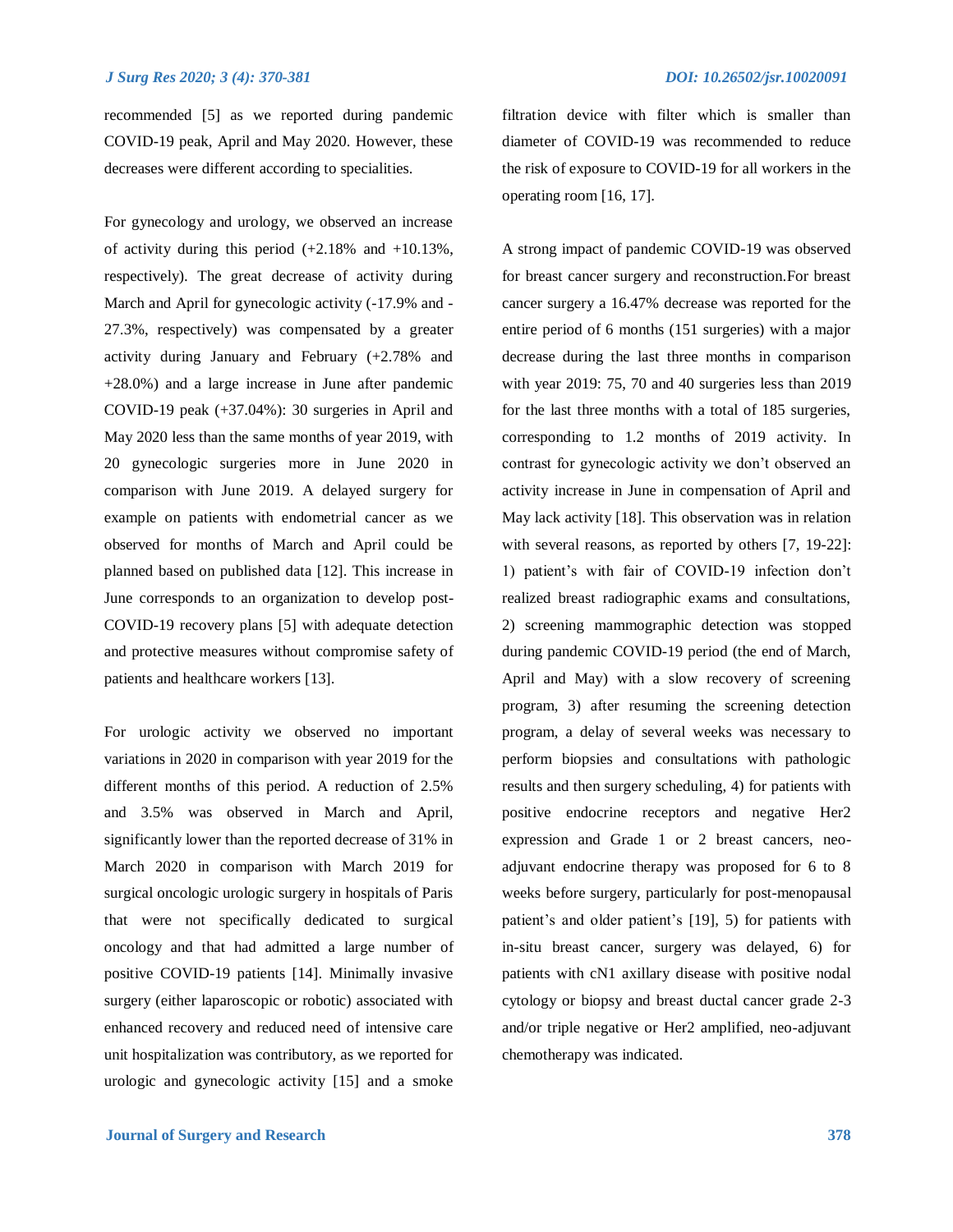For immediate breast reconstruction, an overall decrease of 12.94% was observed (11 patients) with a major decrease during months of March and April. In May and June, IBR was realized after pandemic COVID-19 peak and particularly for patients with neoadjuvant chemotherapy with delayed surgery from March-April to May-June.

A strong decrease of delayed breast reconstruction was observed in relation with guidelines [4], from March to May 2020 (158 surgeries in 2019 versus 45 in 2020 which represent 2.3 months of activity). In June, after pandemic COVID-19 peak a further increase of delayed breast reconstruction was initiated (+22.86%).

#### **5. Conclusion**

The major activity decrease in breast and reconstructive surgery allowed a smaller decrease of others speciality surgeries in this period with some limitations of resources and operative rooms. It will be interesting to evaluate breast cancer surgical activity in the next 4 to 6 months in order to determine if a compensatory activity increase will be observed. Except for urology, ambulatory hospitalization decrease was relatively in accordance with activity decrease of others specialities.

#### **Conflict of Interest Statement**

To the best of the authors' knowledge, they have no relevant financial relationships that could create a conflict of interest.

#### **Disclosures**

**N**one.

#### **Acknowledgments**

**N**one.

#### **References**

- 1. COVID Surg Collaborative. Mortality and pulmonary complications in patients undergoing surgery with perioperative SARS-CoV-2 infection: an international cohort study. Lancet 396 (2020): 27-38.
- 2. Mazzaferro V, Danelli P, Torzilli G, Busset MDD, Virdis M, Sposito C. A Combined Approach to Priorities of Surgical Oncology During the COVID-19 Epidemic. Ann Surg (2020): 10.
- 3. Bartlett DL, Howe JR, Chang G, Crago A, Hogg M, Karakousis G, et al. Society of Surgical Oncology. [Management of Cancer](https://pubmed.ncbi.nlm.nih.gov/32270420/)  [Surgery Cases During the](https://pubmed.ncbi.nlm.nih.gov/32270420/) COVID-19 [Pandemic: Considerations.](https://pubmed.ncbi.nlm.nih.gov/32270420/) Ann Surg Oncol 27 (2020): 1717-1720.
- 4. Gligorov J, Bachelot T, Pierga JY, Antoine EC, Balleyguier C, Barranger E, et al. COVID-19 and people followed for breast cancer: French guidelines for clinical practice of Nice-St Paul de Vence, in collaboration with the Collège Nationale des Gynécologues et Obstétriciens Français (CNGOF), the Société d'Imagerie de la Femme (SIFEM), the Société Française de Chirurgie Oncologique (SFCO), the Société Française de Sénologie et Pathologie Mammaire (SFSPM) and the French Breast Cancer Intergroup-UNICANCER (UCBG)]. Bull Cancer 107 (2020): 528-537.
- 5. Pawlik TM, Tyler DS, Sumer B, Meric-Bernstam F, Okereke I, Beane JD, et al. COVID-19 Pandemic and Surgical Oncology: Preserving the Academic Mission. Ann Surg Oncol 27 (2020): 2591- 2599.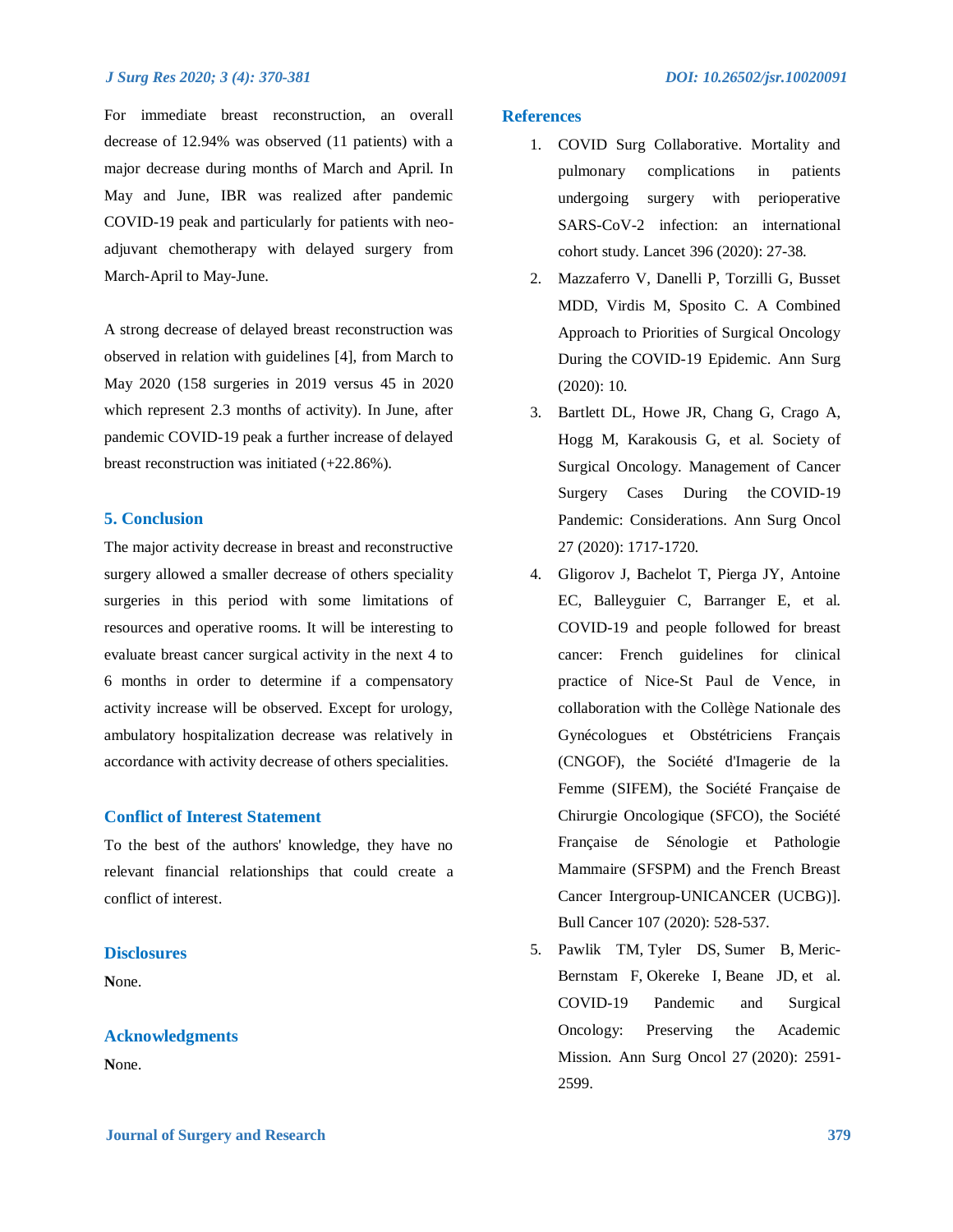- 6. Corsi F, Caruso A, Albasini S, Bossi D, Polizzi A, Piccotti F, et al. [Management of](https://pubmed.ncbi.nlm.nih.gov/32475022/)  [breast cancer in an EUSOMA-accredited](https://pubmed.ncbi.nlm.nih.gov/32475022/)  [Breast Unit in Lombardy, Italy, during](https://pubmed.ncbi.nlm.nih.gov/32475022/)  the [COVID-19 pandemic.](https://pubmed.ncbi.nlm.nih.gov/32475022/) Breast J (2020): 10.
- 7. Viale G, Licata L, Sica L, Zambelli S, Zucchinelli P, Rognone A, et al. Personalized Risk-Benefit Ratio Adaptation of Breast Cancer Care at the Epicenter of COVID-19 Outbreak. Oncologist 25 (2020): e1013-e1020.
- 8. Chiofalo B, Baiocco E, Mancini E, Vocaturo G, Cutillo G, Vincenzoni C, et al. Practical recommendations for gynecologic surgery during the COVID-19 pandemic. Int J Gynaecol Obstet 150 (2020): 146-150.
- 9. Heldwein FL, Loeb S, Wroclawski ML, Sridhar AN, Carneiro A, Lima FS, et al. A Systematic Review on Guidelines and Recommendations for Urology Standard of Care During the COVID-19 Pandemic. Eur Urol Focus (2020): S2405-S4569.
- 10. Uwins C, Bhandoria GP, Shylasree TS, Butler-Manuel S, Ellis P, Chatterjee J, et al. COVID-19 and gynecological cancer: a review of the published guidelines. Int J Gynecol Cancer (2020): ijgc-2020-001634.
- 11. Ribal MJ, Cornford P, Briganti A, Knoll T, Gravas S, Babjuk M, et al. European Association of Urology Guidelines Office Rapid Reaction Group: An Organisationwide Collaborative Effort to Adapt the European Association of Urology Guidelines Recommendations to the Coronavirus Disease 2019 Era. Eur Urol 78 (2020): 21- 28.
- 12. Pergialiotis V, Haidopoulos D, Tzortzis AS, Antonopoulos I, Thomakos N, Rodolakis A. The impact of waiting intervals on survival outcomes of patients with endometrial cancer: a sys- tematic review of the literature. Eur J Obstet Gynecol Reprod Biol 246 (2020): 1-6.
- 13. de Santiago J, Yelo C, F Chereguini M, Conde A, Galipienzo J, Salvatierra D, et al. COVID-19: gynecologic cancer surgery at a single center in Madrid. Int J Gynecol Cancer (2020): ijgc-2020-001638.
- 14. Pinar U, Anract J, Duquesne I, Dariane C, Chartier-Kastler E, Cussenot O, et al. Impact of the COVID-19 pandemic on surgical activity within academic urological departments in Paris. Prog Urol 30 (2020): 439-447.
- 15. Uwins C, Bhandoria G. COVID-19 pandemic impact on gynaecological cancers: a perspective. Br J Surg 107 (2020): e265.
- 16. Schwarz L, Tuech JJ. Is the use of laparoscopy in a COVID-19 epidemic free of risk? Br J Surg 107 (2020): e188.
- 17. Porter J, Blau E, Gharagozloo F, Martino M, Cerfolio R, Duvvuri U, et al. Society of Robotic Surgery Review: Recommendations Regarding the Risk of COVID-19 Transmission During Minimally Invasive Surgery. BJU Int (2020): 10.
- 18. Smith BL, Nguyen A, Korotkin JE, Kelly BN, Specht MC, Spring LM, et al. A system for risk stratification and prioritization of breast cancer surgeries delayed by the COVID-19 pandemic: preparing for re-entry. Breast Cancer Res Treat (2020) : 1-10.